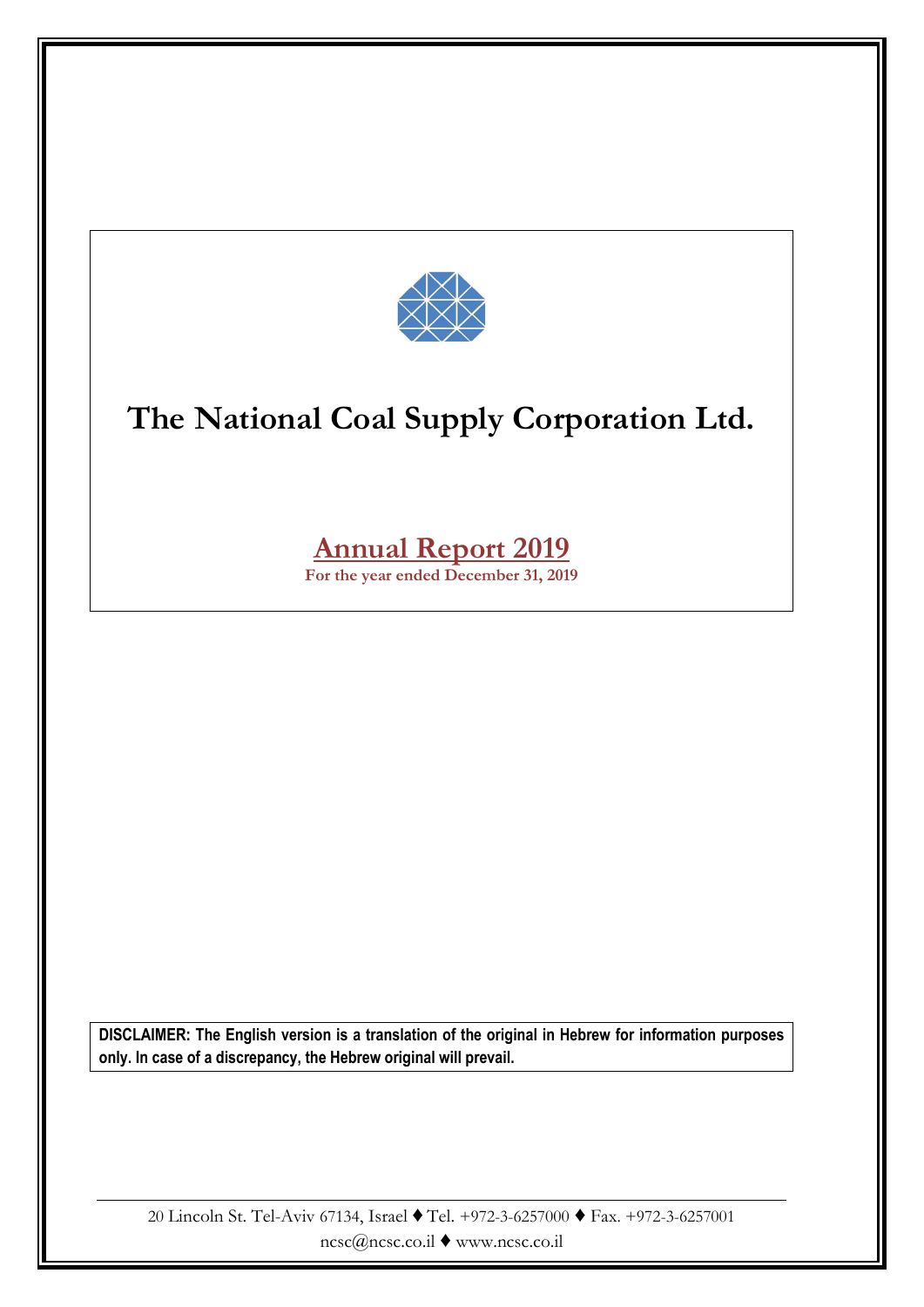# **Annual Report 2019**

**For the year ended December 31, 2019**

### **Management**

**Moshe Bornstein** President and CEO

**Barak Silverstein** Head of Finance Division

**Paz Oref** Head of Shipping Division

**Anna Yadgarov** Head of Commerce Division

> **Merav Shapira** Corporate Secretary

### **Board of Directors**

**Ofer Bloch - Chairman** Oren Helman Shlomo Tsarfati Masha Aloni Wesam Abu-Maarof Liat Ben-Uziel

© Copyright 2019 – The national Coal Supply Corporation Ltd. ("NCSC"). No part of this document may be reproduced, stored in a retrieval system, or transmitted, on any form or by any means, electronic, mechanical, photocopying, recording, or otherwise, without the prior written permission from NCSC.

20 Lincoln St. Tel-Aviv 67134, Israel ♦ Tel. +972-3-6257000 ♦ Fax. +972-3-6257001 ncsc@ncsc.co.il ♦ www.ncsc.co.il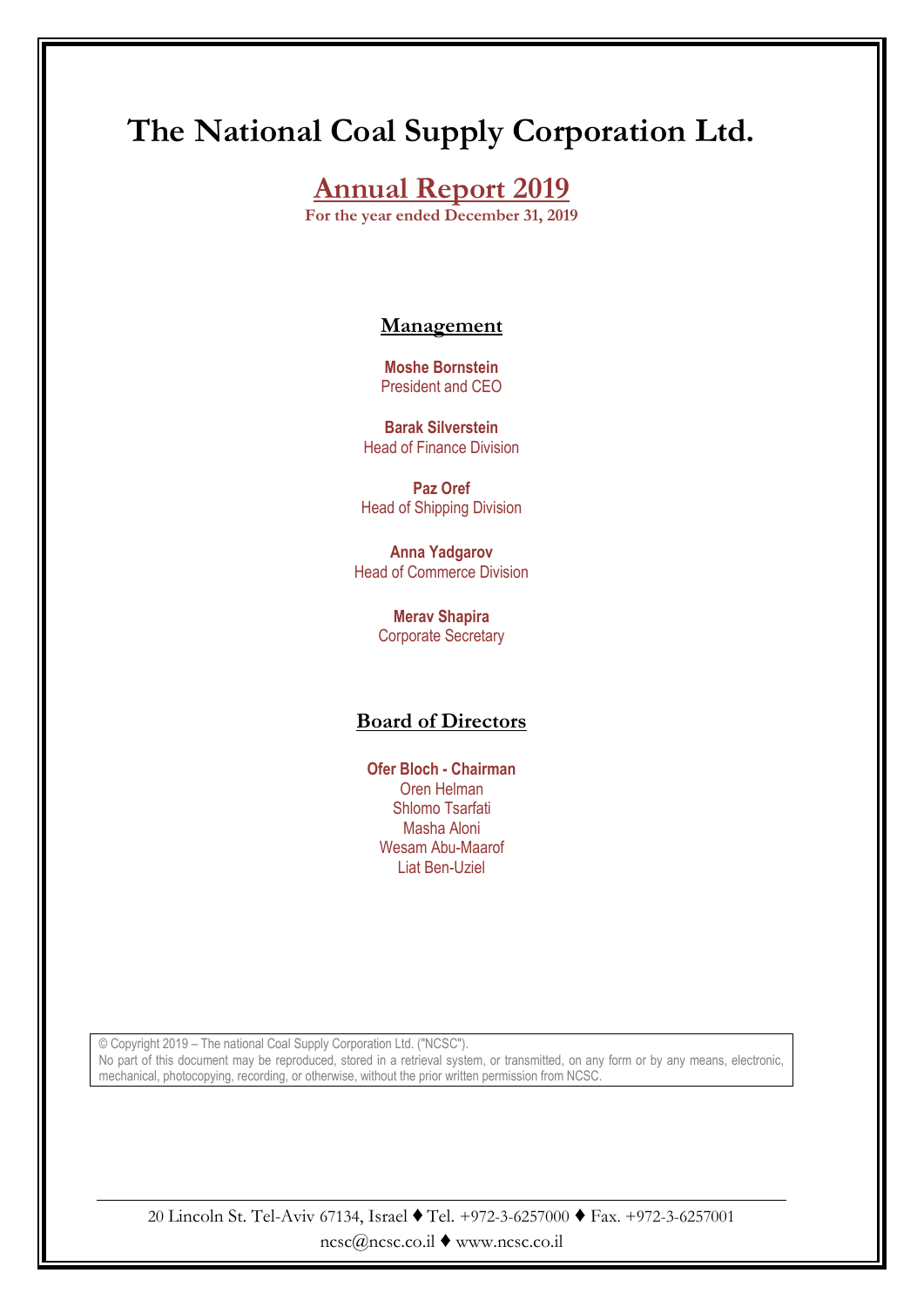**Financial Statements As of December 31, 2019**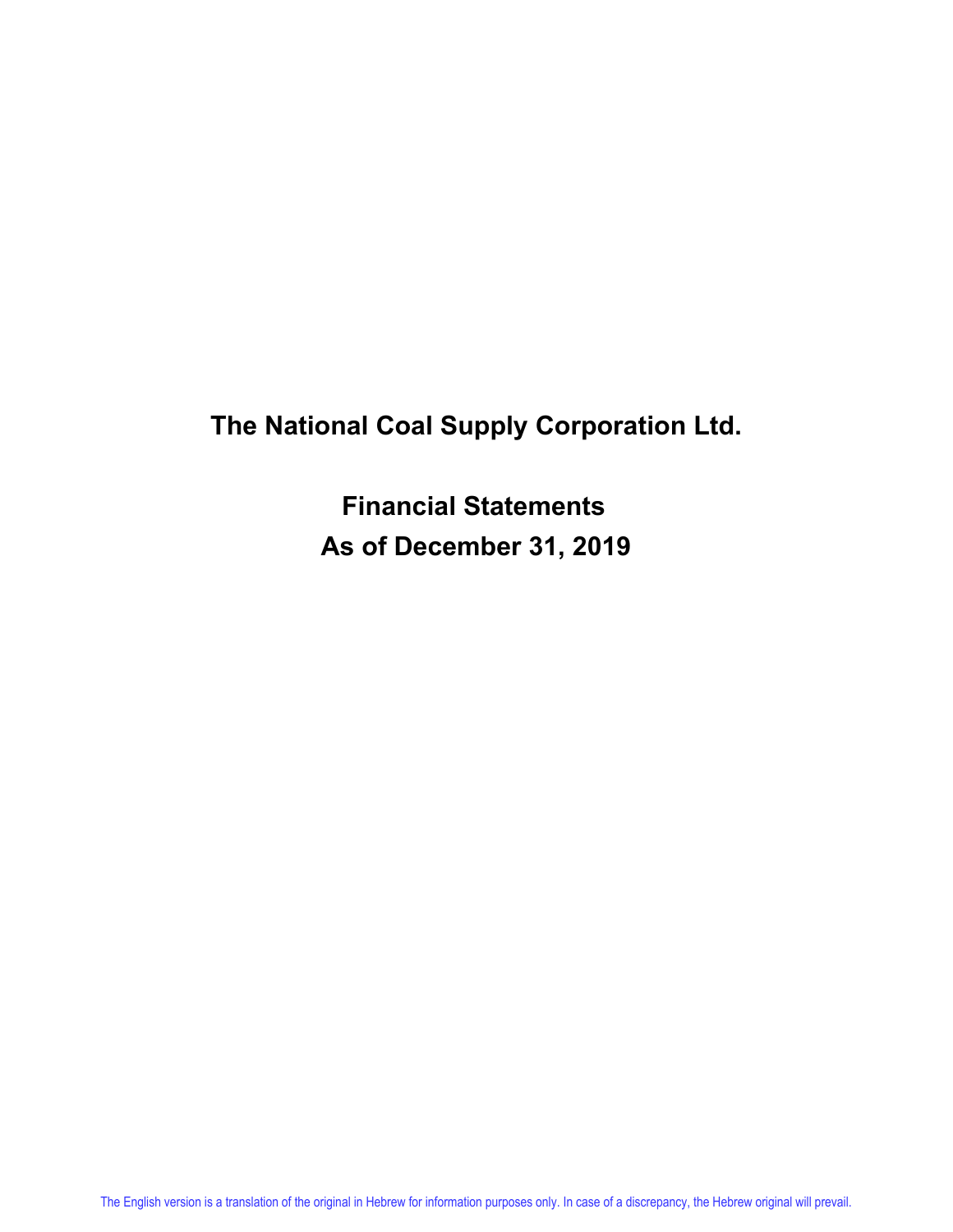#### **Table of Contents**

|                                               | Page     |
|-----------------------------------------------|----------|
|                                               |          |
| Auditors' Report                              | $1 - 2$  |
| <b>Statements of Company Officers</b>         | $3-5$    |
| <b>Statements of Financial Position</b>       | 6        |
| Statements of Income and Comprehensive Income | 7        |
| Statement of Changes in Shareholders' Equity  | 8        |
| <b>Statement of Cash Flow</b>                 | $9 - 10$ |
| Notes to the Financial Statements             | 11-61    |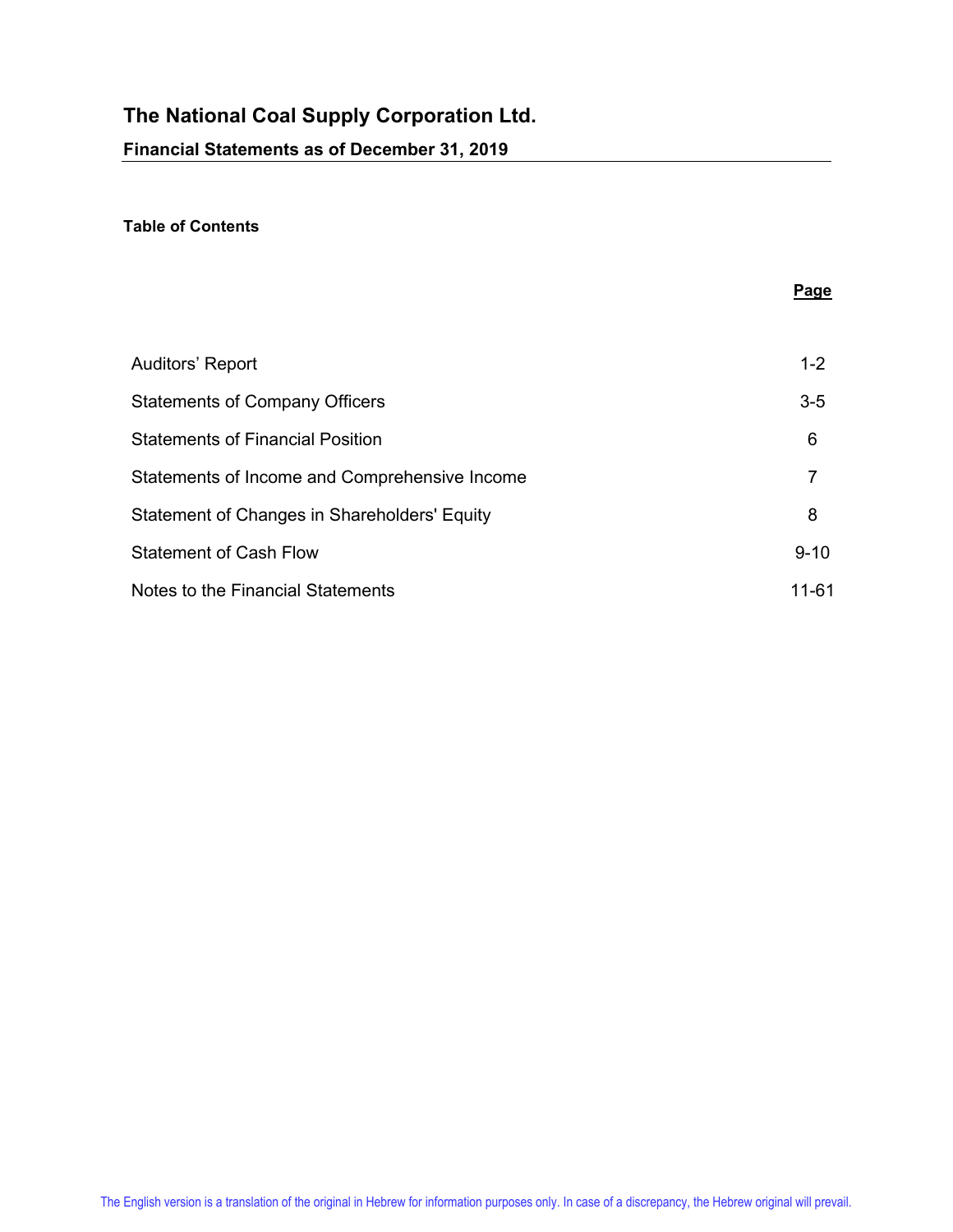**Chaikin Cohen Rubin & Co.** *Certified Public Accountants (Isr.)* Atidim Technology Park, Bldg. 4 POB 58143, Tel Aviv, 6158002 Tel.: 073-2252200 - Fax: 03-6489946 e-mail: accounting@ccrcpa.co.il



#### **Auditors' Report to the Shareholders of The National Coal Supply Corporation Ltd.**

#### **In accordance with the Government Companies Regulations (Additional Reports on the Effectiveness of Internal Control of Financial Reporting), 2007**

We have audited the internal control of financial reporting in the National Coal Supply Corporation Ltd. ("the Company") as of December 31, 2019, based on the criteria set forth in the Committee of Sponsoring Organizations of the Treadway Commission's ("COSO") Internal Control - Integrated Framework publication. The Company's Board of Directors and Management are responsible for establishing effective internal control of financial reporting and for their assessment concerning the effectiveness of internal control of financial reporting, included in the attached Board of Directors' and Management's Report Concerning Internal Control of Financial Reporting. Our responsibility is to express an opinion on the Company's internal control over financial reporting based on our audit.

We conducted our audit in accordance with the standards of the U.S. Public Company Accounting Oversight Board ("PCAOB") for auditing internal control of financial reporting, as these were adopted by the Institute of Certified Public Accountants in Israel. According to these standards, we are required to plan and execute the audit so as to achieve reasonable assurance of the implementation, in all material aspects, of effective internal control of financial reporting. Our audit included obtaining familiarization with internal control of financial reporting, assessing the risk for material weaknesses and examining and assessing the effectiveness of the planning and implementation of internal control based on the assessed risk. Our audit also included the implementation of other procedures deemed necessary under the circumstances. We believe that our audit provides a reasonable basis for our opinion. We believe that our audit provides a reasonable basis for our opinion.

Internal control of financial reporting in government companies is a process designed to provide reasonable assurance concerning the reliability of financial reporting and the preparation of financial statements for external purposes, in keeping with International Financial Reporting Standards ("IFRSs"), the Securities Regulations (Annual Financial Statements), 2010, and the directives of the Government Companies Authority. Internal control of financial reporting in government companies includes those policies and procedures which: (1) pertain to reasonably-detailed record-keeping, which accurately and adequately reflects transactions and transfers involving company assets (including transfer of ownership from the company); (2) provide reasonable assurance that transactions are properly recorded so as to allow preparation of financial statements in keeping with IFRS, the Securities Regulations (Annual Financial Statements), 2010, and the directives of the Government Companies Authority, and that cash inflows and outflows are only made according to the permissions set forth by the company's board of directors and management and subject to the approval of State authorities as mandated by law; and (3) provide reasonable assurance concerning the prevention or timely disclosure of unauthorized acquisition, use or transfer (including transfer of ownership) of company assets, which may materially affect the financial statements.

Due to inherent limitations, internal control of financial reporting may fail to prevent or uncover misstatement. Furthermore, forward-looking conclusions based on present assessments of effectiveness are subject to risk that controls may become inadequate due to changing circumstances, or that that implementation of policies or procedures may be adversely affected.

In our opinion, the Company has implemented, in all material aspects, effective internal control of financial reporting as of December 31, 2019, based on the criteria set forth in the COSO Internal Control - Integrated Framework publication.

We also audited, according to generally accepted auditing standards in Israel, the Company's financial statements as of December 31, 2019, and for the year then ended, and our report of March 16, 2020, includes an unqualified opinion for those financial statements.

[---]

Chaikin Cohen Rubin & Co. Certified Public Accountants (Isr.)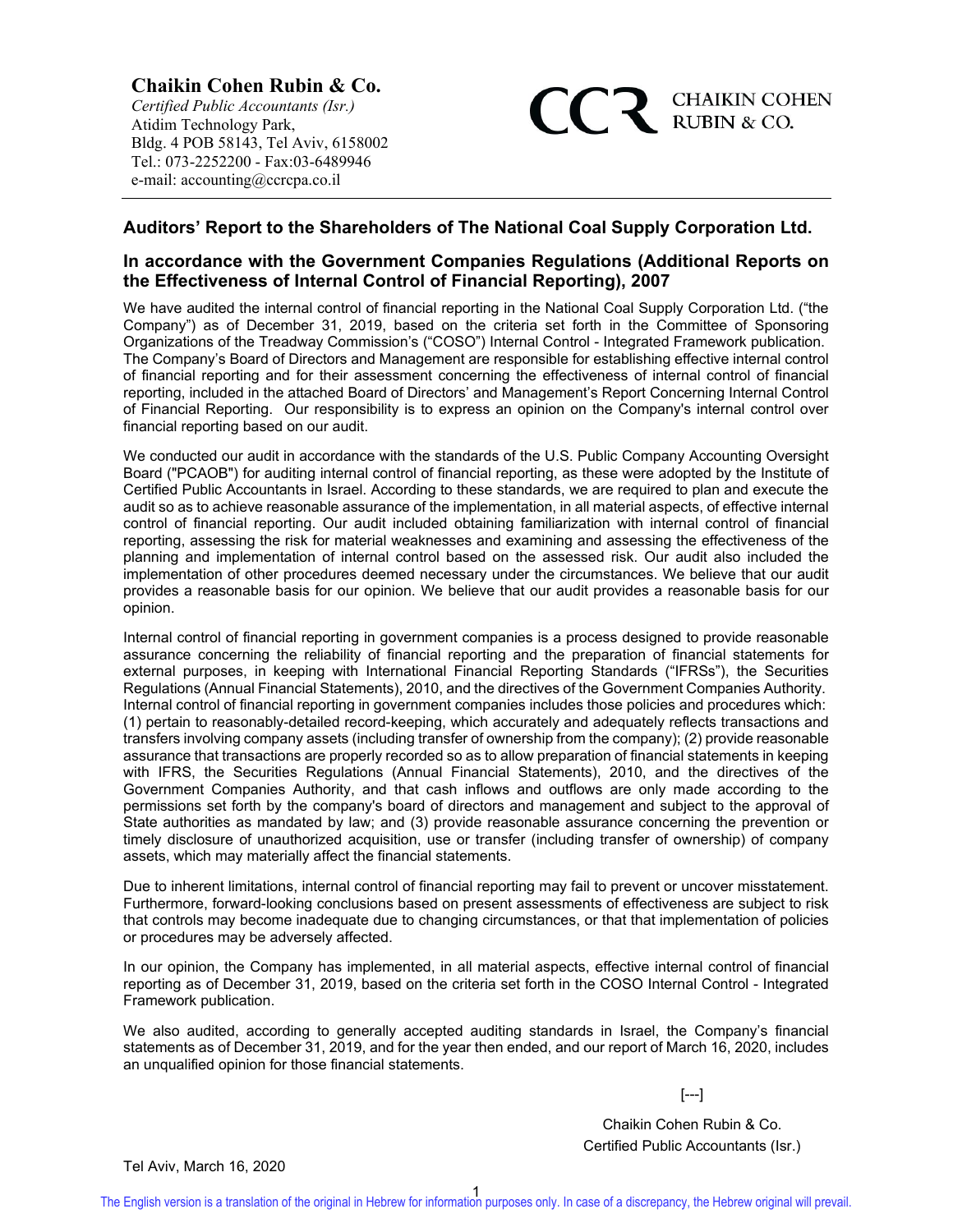### **Chaikin Cohen Rubin & Co.**

*Certified Public Accountants (Isr.)* Atidim Technology Park, Bldg. 4 POB 58143, Tel Aviv, 6158002 Tel.: 073-2252200 - Fax: 03-6489946 e-mail: accounting@ccrcpa.co.il



### **Auditor's Report**

### **To the Shareholders of The National Coal Supply Corporation Ltd.**

We have audited the accompanying statements of financial position of the National Coal Supply Corporation Ltd. ("Company" or "NCSC") as of December 31, 2019 and 2018, its statements of income, comprehensive income, statements of changes in shareholder equity, and statements of cash flows for each of the three years in the period ended December 31, 2019. The Company's Board of Directors and management are responsible for these financial statements. Our responsibility is to express an opinion on these financial statements, based on our audit.

We conducted out audit according to generally accepted auditing standards in Israel, including standards set forth in the Accountants Regulations (Manner of an Accountant's Operation), 1973. According to these standards, we are required to plan and execute the audit so as to achieve reasonable assurance that the financial statements do not contain any material mis-representation. An audit includes examining a sample of evidence supporting the amounts and disclosures included in the financial statements. An audit also includes a review of the accounting principles applied, and any significant estimates made by the Company's Board of Directors and management, as well as an evaluation of the overall adequacy of the presentation made in the financial statements. We believe that our audit provides a reasonable basis for our opinion.

In our opinion, the financial statements present fairly, in all material aspects, the financial position of the Company as of December 31, 2019, and its operating results, changes in equity and cash flows for the year then ended, in accordance with International Financial Reporting Standards ("IFRSs") and the provisions of the Securities Regulations (Preparation of Annual Financial Statements), 2010.

The financial statements include information required in accordance with the directives of the Israel Government Companies Authority.

Without qualifying our opinion, we draw attention to Note 4 concerning Israel Electric Corporation's ("IEC") debt balance, and to Note 18A concerning the agreement with IEC, the Company's main customer.

Pursuant to US PCAOB standards regarding an audit of internal controls over financial reporting, as adopted by the Institute of Certified Public Accountants in Israel, we have also audited the Company's internal controls over financial reporting as of December 31, 2019, based on criteria established by the COSO Internal Control-Integrated Framework. Our report dated March 16, 2020, includes our unqualified opinion regarding the effectiveness of the Company's internal controls over financial reporting.

[---]

Chaikin Cohen Rubin & Co. Certified Public Accountants (Isr.)

Tel Aviv, March 16, 2020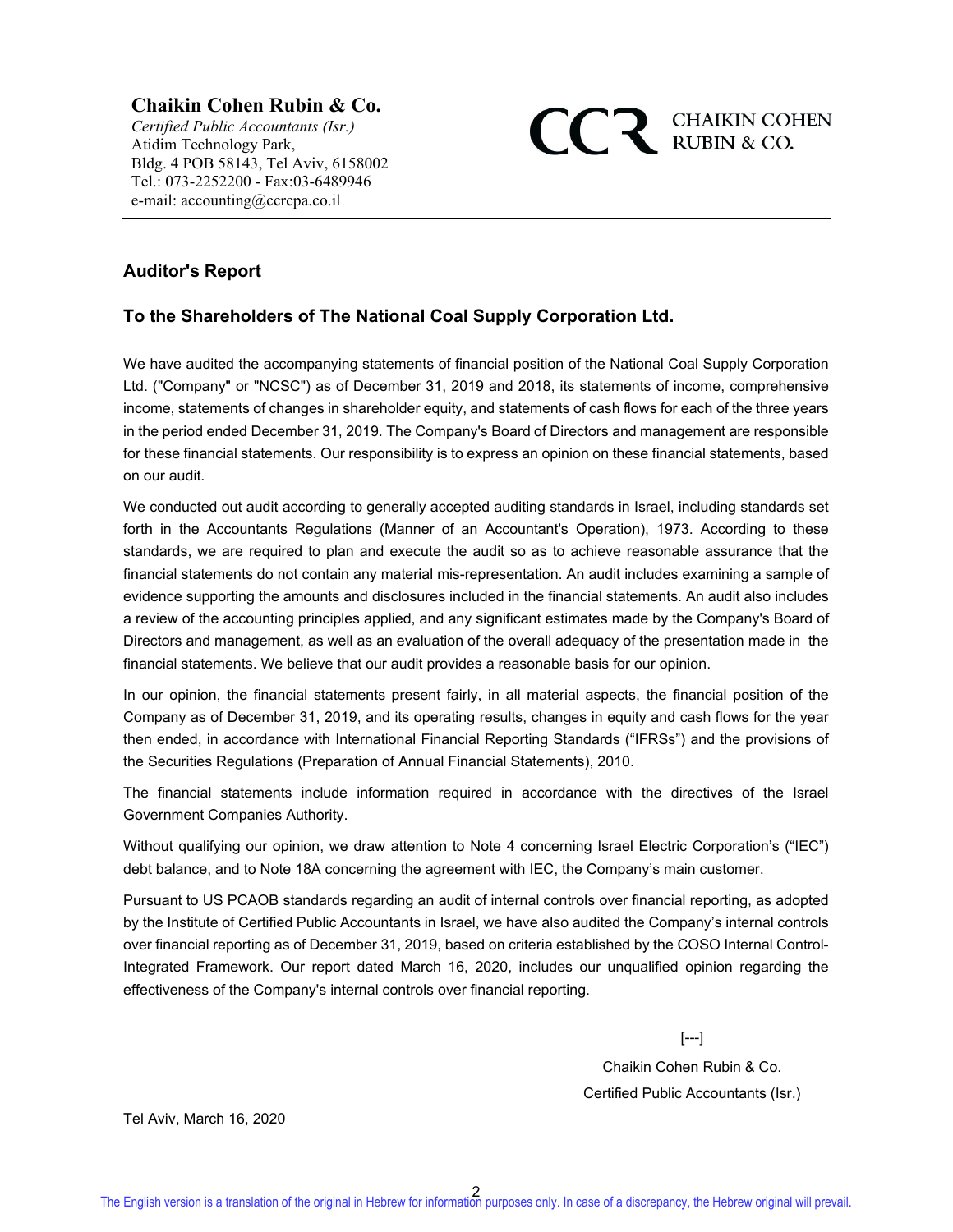# **STATEMENT OF THE PRESIDENT & CEO OF THE NATIONAL COAL SUPPLY CORPORATION LTD.**

### **In accordance with the Government Companies Regulations (Additional Report on Actions Taken and Representations Made to Ensure Accuracy of Financial Statements and Board of Directors' Reports), 2005**

#### I, MOSHE BORNSTEIN, declare:

- 1. I have reviewed the financial statements and the Board of Directors' report of the National Coal Supply Corporation ("Company") as of December 31, 2019 (jointly - "the Reports").
- 2. To the best of my knowledge, having reviewed the reports, these reports are free of any misrepresentation of material facts and are not lacking any representation of material facts required for the representations made, under the circumstances in which they were made, so as not to be misleading in reference to the period covered by the reports.
- 3. Having reviewed the reports, and to the best of my knowledge, the financial statements and other financial information included in the Board of Directors' report, adequately reflect, in all material aspects, the Company's financial position, operating results, changes in shareholder equity and cash flows as of the dates and for the periods presented in the reports.
- 4. Along with others in the Company making this statement, I am responsible for setting and maintaining internal Company controls and procedures for the purpose of required disclosure in the reports. Accordingly, we have established such controls and procedures, or have supervised the setting thereof, so as to ensure that material information concerning the Company is brought to our attention by others within the Company, in particular during the preparation of these statements.
- 5. I, and others in the Company making this statement, have disclosed the following to the Company's auditors and its Board of Directors, based on our most current assessment:
	- a. All significant flaws and material weaknesses in establishing or implementing internal controls over financial reporting, which may reasonably have a negative impact on the Company's ability to record, process, summarize and report financial information.
	- b. Any fraud, whether material or not, involving managers or other key employees, of the Company's internal controls over financial reporting.

The foregoing does not prejudice my legal liability, or that of any other person, as prescribed by law.

March 16, 2020 [---]

 Moshe Bornstein President & CEO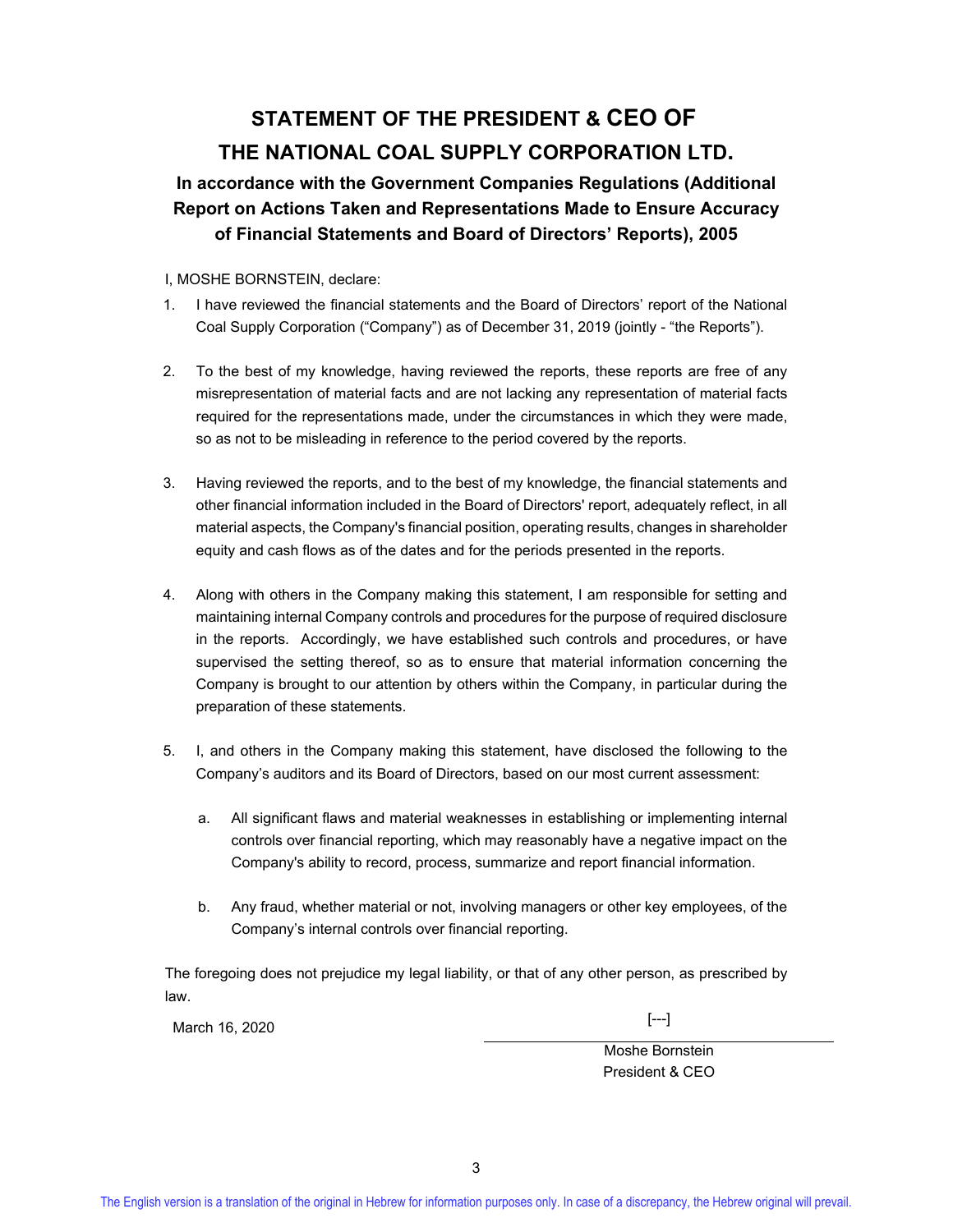# **STATEMENT OF THE MEMBER OF THE BOARD OF DIRECTORS OF THE NATIONAL COAL SUPPLY CORPORATION LTD.**

**In accordance with the Government Companies Regulations (Additional Report on Actions Taken and Representations Made to Ensure Accuracy of Financial Statements and Board of Directors' Reports), 2005** 

I, OFER BLOCH, declare:

- 1. I have reviewed the financial statements and the Board of Directors' report of the National Coal Supply Corporation ("Company") as of December 31, 2019 (jointly - "the Reports").
- 2. To the best of my knowledge, having reviewed the reports, these reports are free of any misrepresentation of material facts and are not lacking any representation of material facts required for the representations made, under the circumstances in which they were made, so as not to be misleading in reference to the period covered by the reports.
- 3. Having reviewed the reports, and to the best of my knowledge, the financial statements and other financial information included in the Board of Directors' report, adequately reflect, in all material aspects, the Company's financial position, operating results, changes in shareholder equity and cash flows as of the dates and for the periods presented in the reports.
- 4. Along with others in the Company making this statement, I am responsible for setting and maintaining internal Company controls and procedures for the purpose of required disclosure in the reports. Accordingly, we have established such controls and procedures, or have supervised the setting thereof, so as to ensure that material information concerning the Company is brought to our attention by others within the Company, in particular during the preparation of these statements.
- 5. I, and others in the Company making this statement, have disclosed the following to the Company's auditors and its Board of Directors, based on our most current assessment:
	- a. All significant flaws and material weaknesses in establishing or implementing internal controls over financial reporting, which may reasonably have a negative impact on the Company's ability to record, process, summarize and report financial information.
	- b. Any fraud, whether material or not, involving managers or other key employees, of the Company's internal controls over financial reporting.

The foregoing does not prejudice my legal liability, or that of any other person, as prescribed by law.

March 16, 2020

 $[-.]$ 

Ofer Bloch Member of the Board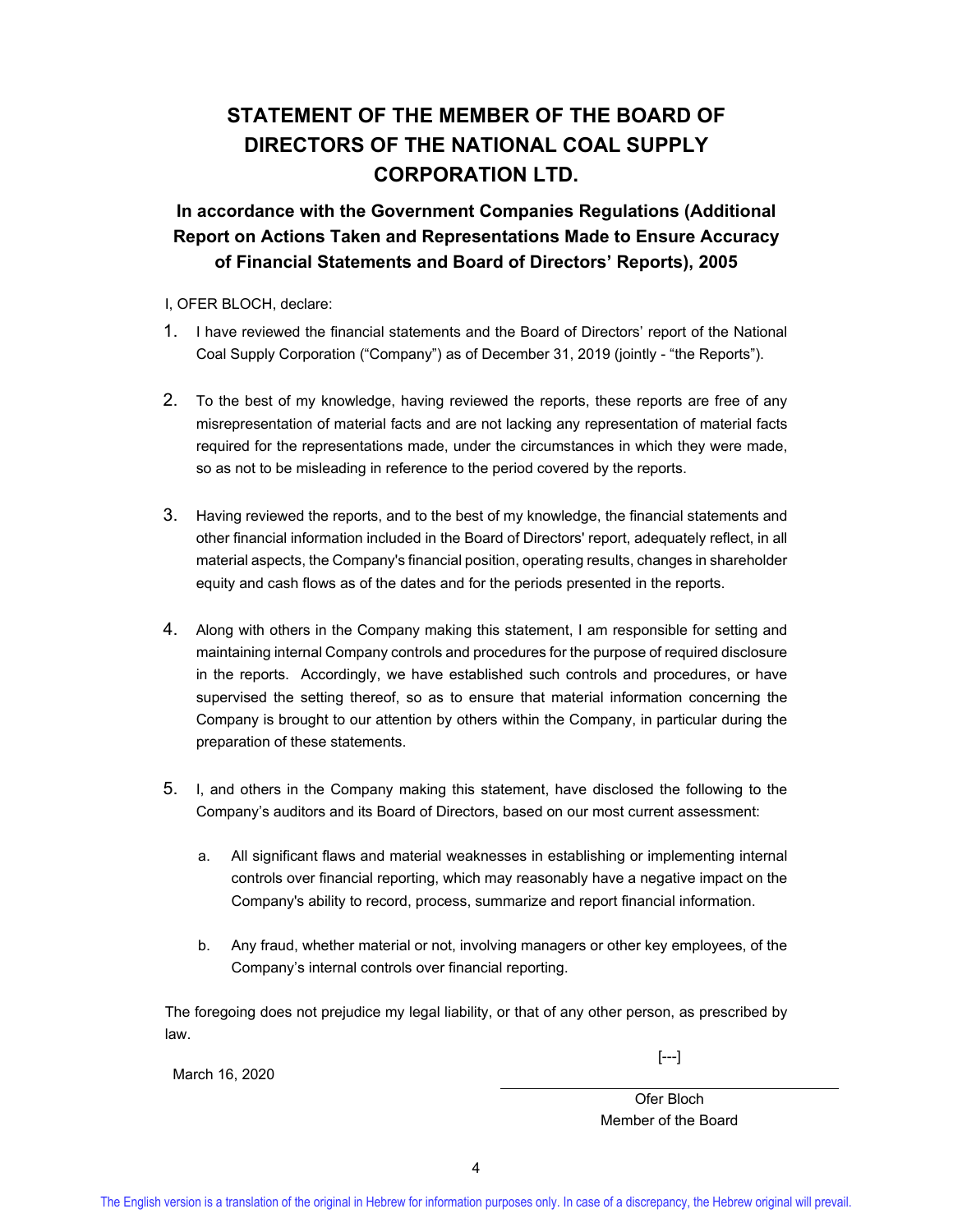# **STATEMENT OF THE CFO OF THE NATIONAL COAL SUPPLY CORPORATION LTD.**

### **In accordance with the Government Companies Regulations (Additional Report on Actions Taken and Representations Made to Ensure Accuracy of Financial Statements and Board of Directors' Reports), 2005**

#### I, BARAK SILVERSTEIN, declare:

- 1. I have reviewed the financial statements and the Board of Directors' report of the National Coal Supply Corporation ("Company") as of December 31, 2019 (jointly - "the Reports").
- 2. To the best of my knowledge, having reviewed the reports, these reports are free of any misrepresentation of material facts and are not lacking any representation of material facts required for the representations made, under the circumstances in which they were made, so as not to be misleading in reference to the period covered by the reports.
- 3. Having reviewed the reports, and to the best of my knowledge, the financial statements and other financial information included in the Board of Directors' report, adequately reflect, in all material aspects, the Company's financial position, operating results, changes in shareholder equity and cash flows as of the dates and for the periods presented in the reports.
- 4. Along with others in the Company making this statement, I am responsible for setting and maintaining internal Company controls and procedures for the purpose of required disclosure in the reports. Accordingly, we have established such controls and procedures, or have supervised the setting thereof, so as to ensure that material information concerning the Company is brought to our attention by others within the Company, in particular during the preparation of these statements.
- 5. I, and others in the Company making this statement, have disclosed the following to the Company's auditors and its Board of Directors, based on our most current assessment:
	- a. All significant flaws and material weaknesses in establishing or implementing internal controls over financial reporting, which may reasonably have a negative impact on the Company's ability to record, process, summarize and report financial information.
	- b. Any fraud, whether material or not, involving managers or other key employees, of the Company's internal controls over financial reporting.

The foregoing does not prejudice my legal liability, or that of any other person, as prescribed by law.

[---]

March 16, 2020

Barak Silverstein CFO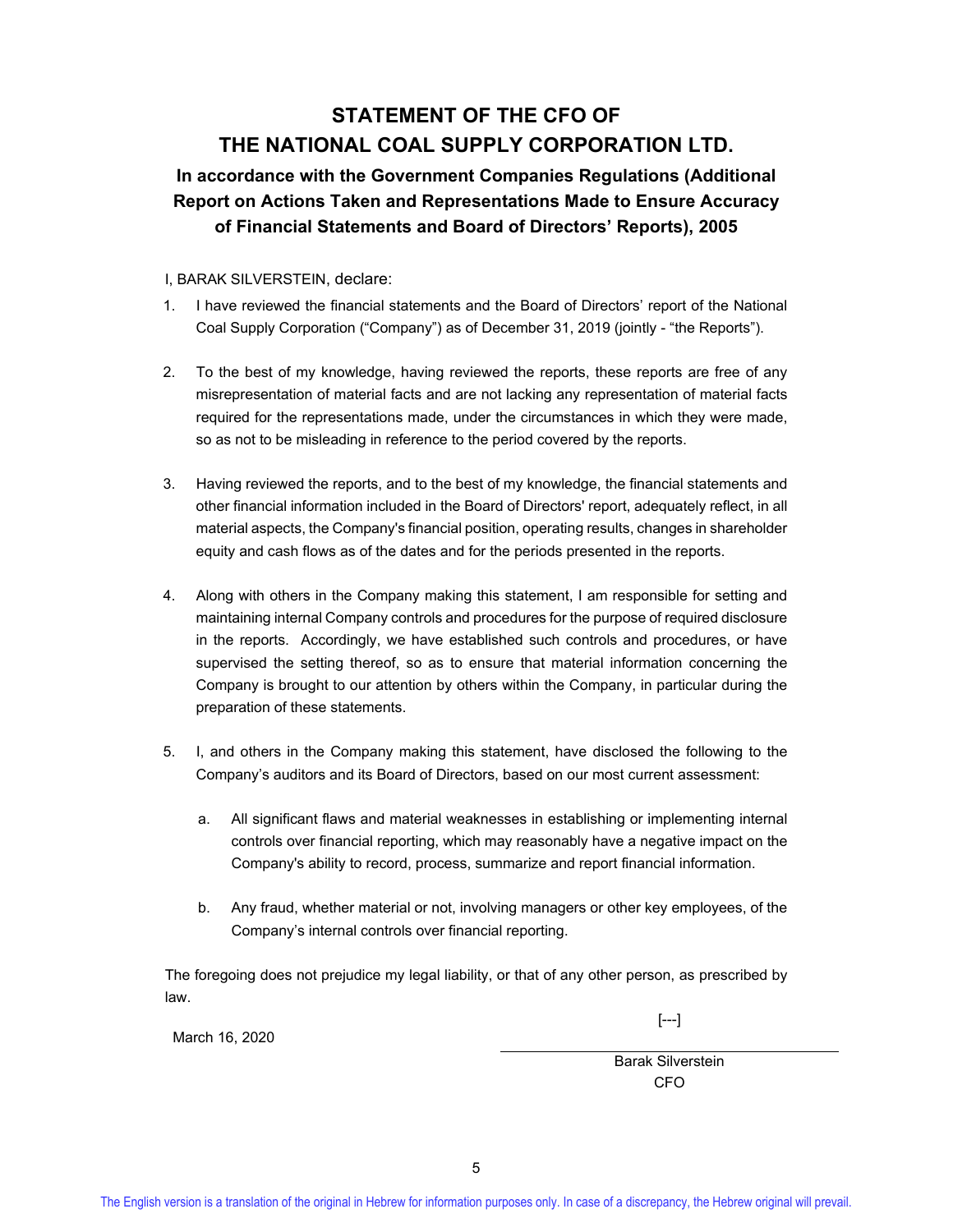### **Statements of Financial Position as of December 31**

|                                             | <b>Note</b> | 2019                 | 2018    | 2019                 | 2018    |
|---------------------------------------------|-------------|----------------------|---------|----------------------|---------|
|                                             |             | <b>NIS thousands</b> |         | <b>USD thousands</b> |         |
| Assets                                      |             |                      |         |                      |         |
| <b>Current assets</b>                       |             |                      |         |                      |         |
| Cash and cash equivalents                   | 3           | 2,739                | 4,828   | 793                  | 1,397   |
| Israel Electric Corporation (IEC)           | 4           | 57,328               | 191,495 | 16,588               | 55,409  |
| Other accounts receivable                   | 5           | 19,219               | 41,085  | 5,561                | 11,888  |
| Income tax receivable                       |             |                      | 688     | 663                  | 199     |
| Inventory in transit                        | 6           | 2,292                |         |                      |         |
| <b>Total current assets</b>                 |             | 227,567<br>309.145   | 425,813 | 65,847               | 123,210 |
|                                             |             |                      | 663,909 | 89,452               | 192,103 |
| <b>Non-current assets</b>                   |             |                      |         |                      |         |
| Pledged bank deposit                        | 15          | 1,693                | 1,837   | 490                  | 532     |
| <b>Fixed assets</b>                         | 7           | 99,268               | 104,300 | 28,723               | 30,178  |
| Right of use assets                         | 8           | 252,622              |         | 73,096               |         |
| Investments in charters                     | 9           | 58,819               | 49,406  | 17,019               | 14,296  |
| Intangible assets                           | 10          | 652                  | 1,025   | 189                  | 297     |
| <b>Total non-current assets</b>             |             | 413,054              | 156,568 | 119,517              | 45,303  |
|                                             |             |                      |         |                      |         |
| <b>Total assets</b>                         |             | 772,199              | 820,477 | 208,969              | 237,406 |
| Liabilities and shareholders equity         |             |                      |         |                      |         |
| <b>Current liabilities</b>                  |             |                      |         |                      |         |
| <b>Bank credit</b>                          | 11          | 113,757              | 263,860 | 32,916               | 76,348  |
| Trade payables                              | 12          | 237,632              | 359,073 | 68,759               | 103,899 |
| Other accounts payable                      | 13          | 10,267               | 15,599  | 2,971                | 4,514   |
| Proposed dividend                           | 17B         | 10,801               | 11,026  | 3,125                | 3,190   |
| <b>Total current liabilities</b>            |             | 372,457              | 649,558 | 107,771              | 187,951 |
|                                             |             |                      |         |                      |         |
| <b>Non-current liabilities</b>              |             |                      |         |                      |         |
| Advance on account of investment in charter | 18E         | 3,094                | 8,000   | 895                  | 2,315   |
| <b>Charter liabilities</b>                  | 14          | 184,353              |         | 53,342               |         |
| Deferred taxes liabilities                  | 20B         | 4,917                | 2,686   | 1,423                | 777     |
| Loan from bank corporation                  | 15          | 32,787               | 38,858  | 9,487                | 11,243  |
| Employee benefit liabilities                | 16          | 2,193                | 1,371   | 635                  | 397     |
| <b>Total non-current liabilities</b>        |             | 227,344              | 50,915  | 65,782               | 14,732  |
|                                             |             |                      |         |                      |         |
| <b>Total liabilities</b>                    |             | 599,801              | 700,473 | 173,553              | 202,683 |
| Shareholders' equity                        |             |                      |         |                      |         |
| Share capital                               | 17A         | 10,803               | 10,803  | 3,126                | 3,126   |
| Capital reserve                             |             | 1,093                | 1,535   | 316                  | 444     |
| Retained earnings                           |             | 110,502              | 107,666 | 31,974               | 31,153  |
| Total shareholders' equity                  |             | 122,398              | 120,004 | 35,416               | 34,723  |
|                                             |             |                      |         |                      |         |
| Total liabilities and shareholders' equity  |             | 722,199              | 820,477 | 208,969              | 237,406 |

**The notes to the financial statements constitute an integral part thereof.** 

| [---]           | l – – –             |                   |
|-----------------|---------------------|-------------------|
| Moshe Bornstein | Ofer Bloch          | Barak Silverstein |
| President & CEO | Member of the Board | CFO.              |

Financial Statements Approval Date: March 16, 2020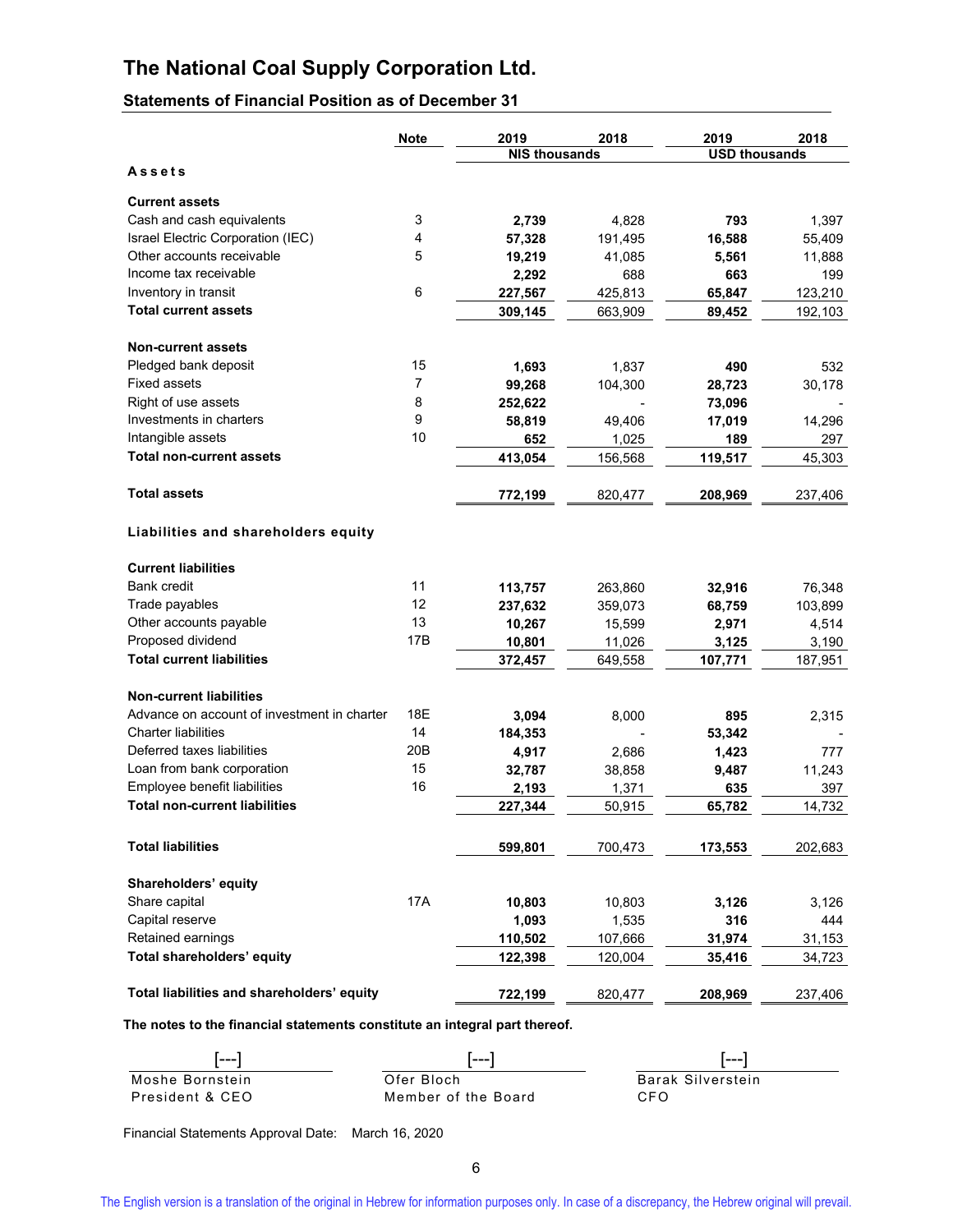### **Statements of Income and Comprehensive Income for the Year Ended December 31**

|                                                                | <b>Note</b> | 2019                 | 2018      | 2017      | 2019                 | 2018      | 2017     |  |  |
|----------------------------------------------------------------|-------------|----------------------|-----------|-----------|----------------------|-----------|----------|--|--|
|                                                                |             | <b>NIS thousands</b> |           |           | <b>USD thousands</b> |           |          |  |  |
| <b>Revenues</b>                                                |             |                      |           |           |                      |           |          |  |  |
| Revenues and sales                                             | 19A         | 2,162,955            | 3,027,567 | 3,182,630 | 756,063              | 876,032   | 920,900  |  |  |
| Other revenues                                                 | 19D         |                      | 7,574     |           |                      | 2,192     |          |  |  |
| <b>Total revenues</b>                                          |             | 2,162,955            | 3,035,141 | 3,182,630 | 756,063              | 878,224   | 920,900  |  |  |
| <b>Costs and expenses</b>                                      |             |                      |           |           |                      |           |          |  |  |
| Cost of sales                                                  | 19B         | 2,617,957            | 2,974,841 | 3,194,200 | 757,510              | 860,776   | 924,248  |  |  |
| General and administrative expenses                            | 19C         | 11,799               | 11,956    | 12,267    | 3,414                | 3,459     | 3,550    |  |  |
| Other expenses                                                 | 19E         | 1,019                | 1,227     | 2,097     | 295                  | 355       | 607      |  |  |
| <b>Total costs and expenses</b>                                |             | 2,630,775            | 2,988,024 | 3,208,564 | 761,219              | 864,590   | 928,405  |  |  |
| <b>Operating profit (loss)</b>                                 |             | (17, 820)            | 47,117    | (25, 934) | (5, 156)             | 13,634    | (7, 505) |  |  |
| Finance expenses                                               | 19F         | (24, 033)            | (38, 749) | (12, 339) | (6,954)              | (11, 212) | (3,570)  |  |  |
| Finance income                                                 | 19F         | 52,017               | 3,633     | 48,899    | 15,051               | 1,051     | 14,149   |  |  |
| Finance income (expenses) net                                  |             | 27,984               | (35, 116) | 36,560    | 8,097                | (10, 161) | 10,579   |  |  |
| Profit before taxes on income                                  |             | 10,164               | 12,001    | 10,626    | 2,941                | 3,473     | 3,074    |  |  |
| <b>Taxes on income</b>                                         | 20          | 2,363                | 2,776     | 2,524     | 684                  | 803       | 730      |  |  |
| Net profit for the year - attributable to Company shareholders |             | 7,801                | 9,225     | 8,102     | 2,257                | 2,670     | 2,344    |  |  |
| Other comprehensive income (loss):                             |             |                      |           |           |                      |           |          |  |  |
| Re-measurement of a defined benefit plan                       |             | (442)                | 355       | 229       | (128)                | 103       | 66       |  |  |
| Comprehensive income for the year - attributable to Company    |             |                      |           |           |                      |           |          |  |  |
| shareholders                                                   |             | 7,359                | 9,580     | 8,331     | 2,129                | 2,773     | 2,410    |  |  |
| Basic earnings per share (NIS and USD)                         | 21          | 8.57                 | 10.14     | 8.90      | 2.48                 | 2.93      | 2.57     |  |  |
|                                                                |             |                      |           |           |                      |           |          |  |  |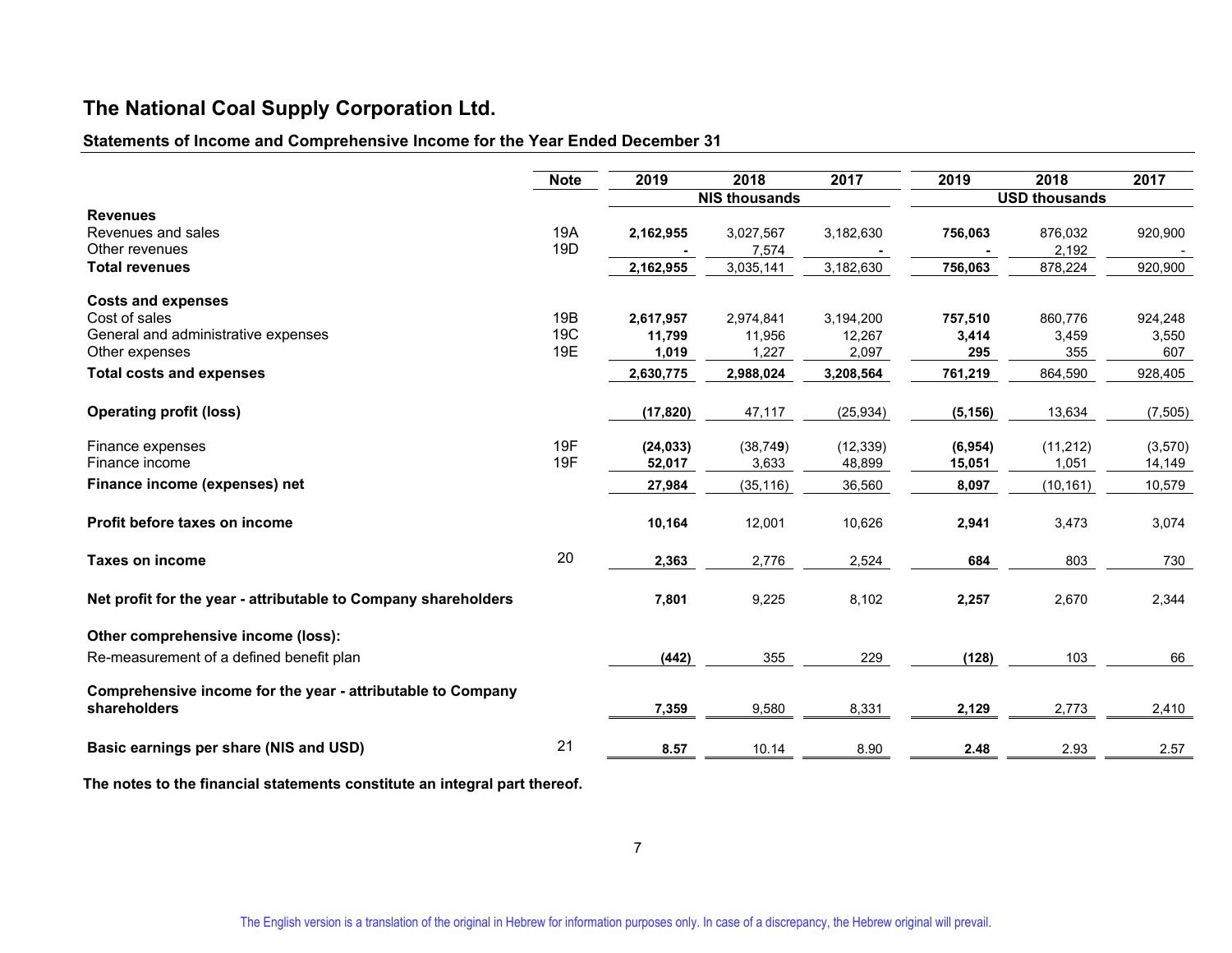#### **Statement of Changes in Shareholders' Equity**

|                                 | <b>Share</b><br>Capital | Capital<br>reserve<br><b>NIS thousands</b> | <b>Retained</b><br>earning | <b>Total</b><br>equity | <b>Share</b><br>capital | Capital<br>reserve | <b>Retained</b><br>earning<br><b>USD thousands</b> | <b>Total</b><br>equity |
|---------------------------------|-------------------------|--------------------------------------------|----------------------------|------------------------|-------------------------|--------------------|----------------------------------------------------|------------------------|
|                                 |                         |                                            |                            |                        |                         |                    |                                                    |                        |
| Balance as of January 1, 2017   | 10,803                  | 951                                        | 101,365                    | 113,119                | 3,126                   | 275                | 29,330                                             | 32,731                 |
| Changes in 2017                 |                         |                                            |                            |                        |                         |                    |                                                    |                        |
| Net profit for the year         |                         |                                            | 8,102                      | 8,102                  |                         |                    | 2,344                                              | 2,344                  |
| Other comprehensive income      |                         | 229                                        |                            | 229                    |                         | 66                 |                                                    | 66                     |
| Proposed dividend               |                         |                                            | (5, 190)                   | (5, 190)               |                         |                    | (1,502)                                            | (1, 502)               |
| Balance as of December 31, 2017 | 10,803                  | 1,180                                      | 104,277                    | 116,260                | 3,126                   | 341                | 30,172                                             | 33,639                 |
| Balance as of January 1, 2018   | 10,803                  | 1,180                                      | 104,277                    | 116,260                | 3,126                   | 341                | 30,172                                             | 33,639                 |
| Changes in 2018                 |                         |                                            |                            |                        |                         |                    |                                                    |                        |
| Net profit for the year         |                         |                                            | 9,225                      | 9,225                  |                         |                    | 2,670                                              | 2,670                  |
| Other comprehensive income      |                         | 355                                        |                            | 355                    |                         | 103                |                                                    | 103                    |
| Proposed dividend               |                         |                                            | (5,836)                    | (5,836)                |                         |                    | (1,689)                                            | (1,689)                |
| Balance as of December 31, 2018 | 10,803                  | 1,535                                      | 107,666                    | 120,004                | 3,126                   | 444                | 31,153                                             | 34,723                 |
| Balance as of January 1, 2019   | 10,803                  | 1,535                                      | 107,666                    | 120,004                | 3,126                   | 444                | 31,153                                             | 34,723                 |
| Changes in 2019                 |                         |                                            |                            |                        |                         |                    |                                                    |                        |
| Net profit for the year         |                         |                                            | 7,801                      | 7,801                  |                         |                    | 2,257                                              | 2,257                  |
| Other comprehensive income      |                         | (442)                                      |                            | (442)                  |                         | (128)              |                                                    | (128)                  |
| <b>Proposed dividend</b>        |                         |                                            | (5,836)                    | (5,836)                |                         |                    | (1, 436)                                           | (1, 436)               |
| Balance as of December 31, 2019 | 10,803                  | 1,093                                      | 110,502                    | 122,398                | 3,126                   | 316                | 31,974                                             | 35,416                 |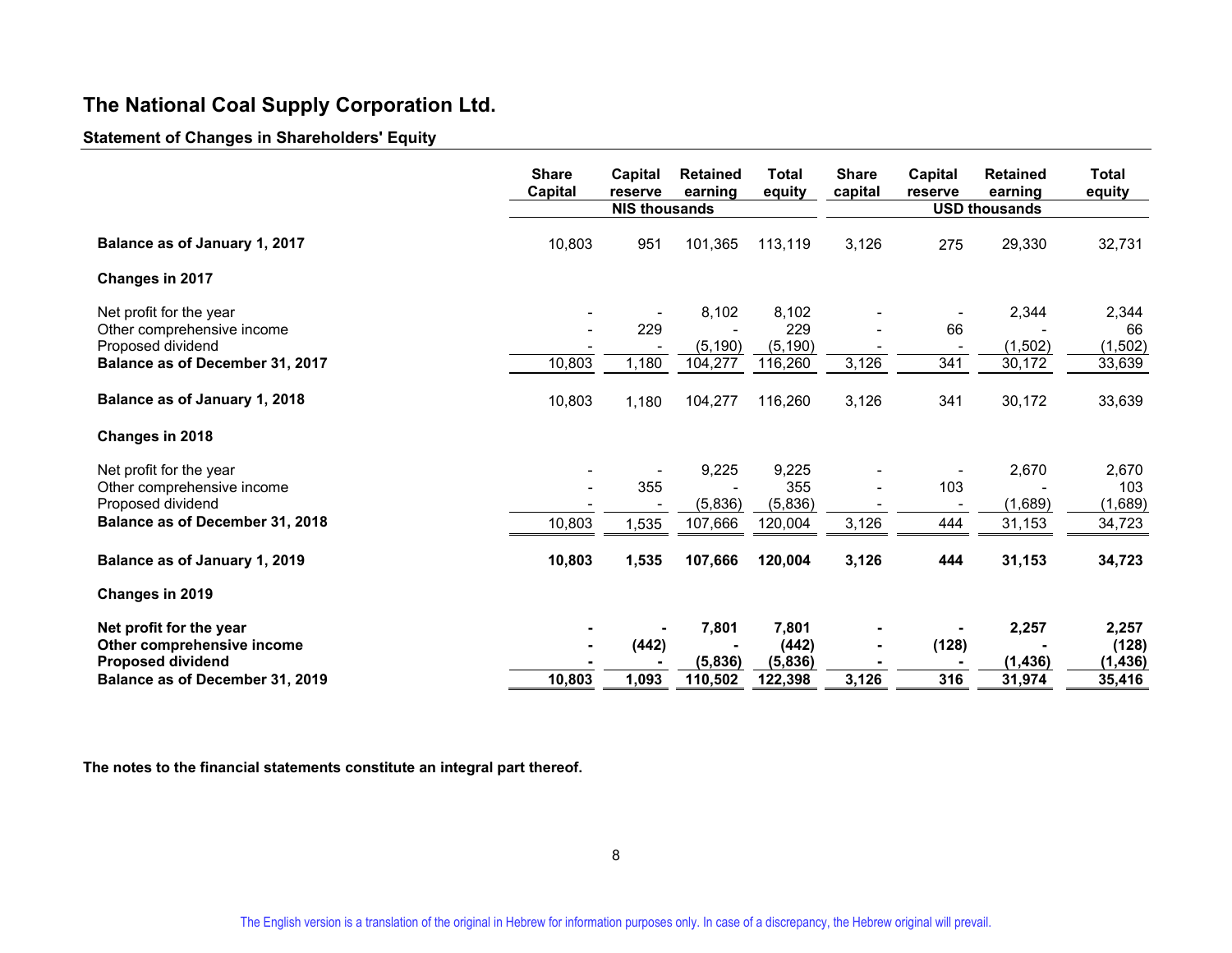#### **Statements of Cash Flows for the Year Ended December 31**

|                                                                                          | 2019                 | 2018(*)   | $2017$ (*) | 2019                 | 2018(*)  | 2017(*)  |
|------------------------------------------------------------------------------------------|----------------------|-----------|------------|----------------------|----------|----------|
|                                                                                          | <b>NIS thousands</b> |           |            | <b>USD thousands</b> |          |          |
| Cash flows from operating activities                                                     |                      |           |            |                      |          |          |
| Profit for the year                                                                      | 7,801                | 9,225     | 8,102      | 2,257                | 2,670    | 2,344    |
| Adjustments required for presenting cash flows from operating activities<br>(Appendix A) | 246,465              | 5,348     | 60,427     | 71,315               | 1,548    | 17,485   |
| Cash from operating activities                                                           | 254,266              | 14,573    | 68,529     | 73,572               | 4,218    | 19,829   |
| Taxes paid                                                                               | (1,604)              | (1, 335)  | (1, 142)   | (464)                | (386)    | (330)    |
| Net cash from operating activities                                                       | 252,662              | 13,238    | 67,387     | 73,108               | 3,832    | 19,499   |
| Cash flows from investing activities                                                     |                      |           |            |                      |          |          |
| Acquisition of fixed assets                                                              | (509)                | (416)     | (451)      | (147)                | (120)    | (130)    |
| Investment in charters                                                                   | (19, 272)            | (21, 186) | (19, 436)  | (5, 576)             | (6, 130) | (5,624)  |
| Proceeds from leasing fees                                                               | 195                  | 1,032     | 5,291      | 56                   | 299      | 1,531    |
| Interest received                                                                        | 503                  | 3,632     | 774        | 146                  | 1,051    | 224      |
| Advance received on account of investment in charters                                    |                      | 8,000     |            |                      | 2,315    |          |
| Investment in intangible assets                                                          | (17)                 | (267)     | (203)      | (5)                  | (77)     | (59)     |
| Deposit in pledged bank deposit                                                          |                      |           | (1,228)    |                      |          | (355)    |
| Proceeds from sale of fixed assets                                                       |                      | 73        |            |                      | 21       |          |
| Net cash used in investing activities                                                    | (19, 100)            | (9, 132)  | (15, 253)  | (5, 526)             | (2,641)  | (4, 413) |
| Cash flows from in financing activities                                                  |                      |           |            |                      |          |          |
| Dividends paid                                                                           | (5, 190)             |           | (8,021)    | (1, 502)             |          | (2,321)  |
| Interest paid                                                                            | (24, 244)            | (13, 289) | (12, 025)  | (7,015)              | (3,845)  | (3, 479) |
| Payment of a long term loan received from a bank corporation                             | (3, 130)             | (3, 189)  | (3, 185)   | (906)                | (923)    | (922)    |
| Payment in respect of charter liabilities                                                | (53, 241)            |           |            | (15, 405)            |          |          |
| Increase (decrease) in short-term bank credit, net                                       | (149, 846)           | 14,474    | (28, 469)  | (43, 358)            | 4,188    | (8, 238) |
| Net cash used in financing activities                                                    | (235, 651)           | (2,004)   | (51,700)   | (68, 186)            | (580)    | (14,960) |
| Increase (decrease) in cash and cash equivalents                                         | (2,089)              | 2,102     | 434        | (604)                | 611      | 126      |
| Cash and cash equivalents at the beginning of the year                                   | 4,828                | 2,726     | 2,292      | 1,397                | 786      | 660      |
| Cash and cash equivalents at the end of the year                                         | 2,739                | 4,828     | 2,726      | 793                  | 1,397    | 786      |

(\*) Reclassified.